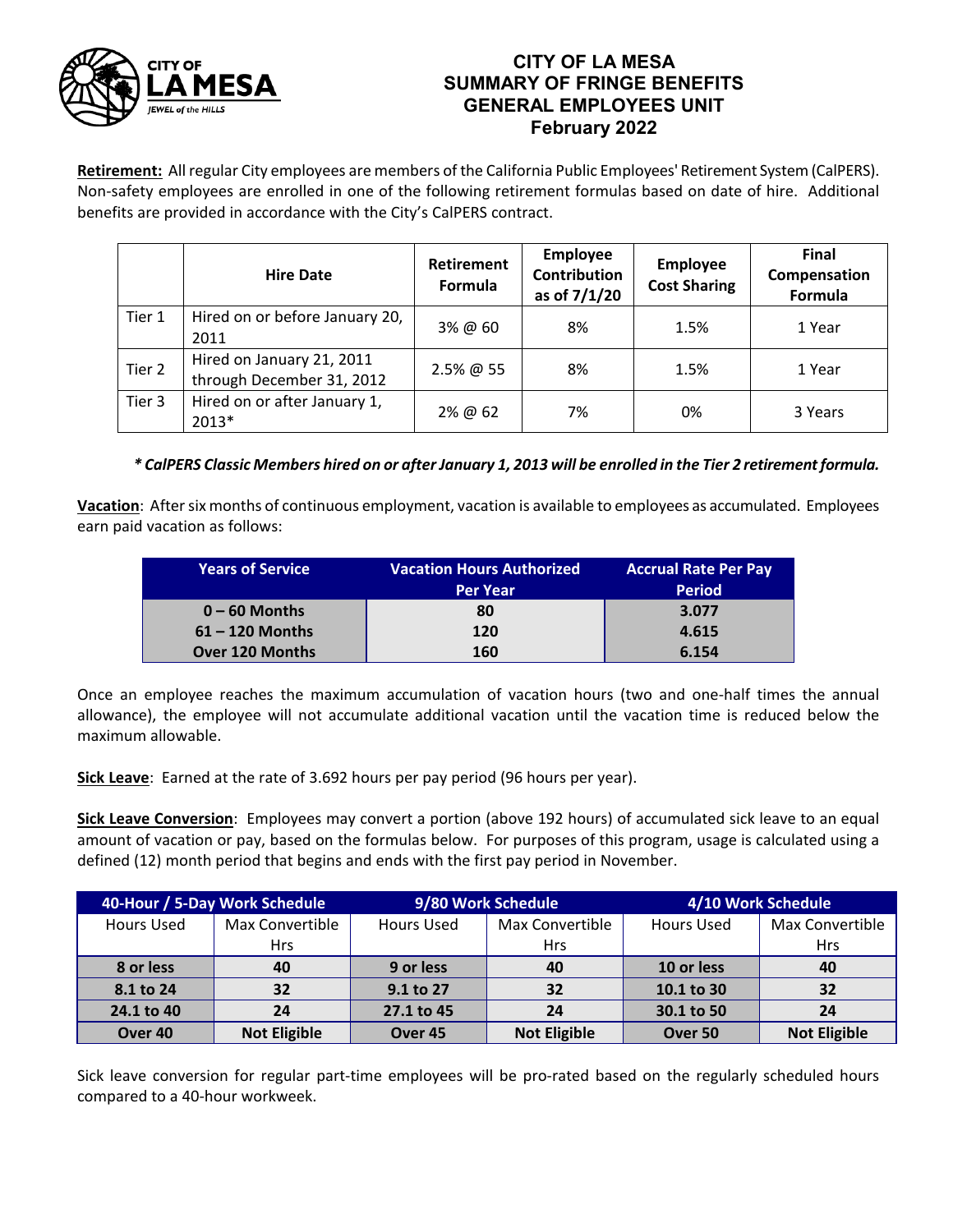**Unused Sick Leave Reimbursement**: Employees with ten (10) or more years of service shall be paid an amount equal to 50 percent of a maximum of 150 days (1200 hours) of the current cash value of the unused sick leave credited to his or her account upon normal or disability retirement, or death. Employees with ten (10) or more years of service, who terminate for reasons other than retirement or death, shall be paid an amount equal to 25 percent of a maximum of 150 days (1200 hours) of the current cash value of the unused sick leave credited to his or her account.

**Holidays**: All employees shall be granted the following holidays, or the days celebrated for these holidays, with pay:

| New Year's Day                | Juneteenth       |
|-------------------------------|------------------|
| Martin Luther King's Birthday | Labor Day        |
| Memorial Day                  | Veteran's Day    |
| Independence Day              | Thanksgiving Day |

Friday after Thanksgiving Christmas Eve (last 4 hours of shift) Christmas Day

In lieu of celebrating Admission day, Cesar Chavez's Birthday, and President's Day, employees will be granted three floating holidays to be used at the convenience of the employee with the approval of the department head. For employees hired on or after July 1, 1991, unused floating holidays may be accumulated up to a maximum of 160 hours. Additional floating holiday time will not be credited to an employee hired on or after July 1, 1991 if that employee has 160 hours accumulated holiday leave on the books at the time that the floating holiday occurs.

**Holiday Closure**: The City will close City Hall between Christmas Day and New Year's Day each year. The City will cover 50% of the closed days and employees will be responsible for using their vacation, floating holiday or comp time leave banks to cover the remaining 50% of closed days (50%/50% split). Some employees may be required to work some or all of the closed days based on operational needs of the City at the City Managers discretion.

**Use of Paid Leave Upon Resignation**: An employee who resigns shall not use paid leave to extend his/her resignation date. The last day worked shall be considered the date of resignation, and compensable accrued paid leave shall be paid off in lump sum. Leave (except catastrophic and compensatory leave) must be earned prior to the pay period in which it is used.

**Out-Of-Class Pay**: Where an employee is temporarily assigned to a higher job classification for the convenience of the city for a period equal to or exceeding 36 hours in a Monday through Thursday period or 40 hours in a Monday through Friday period, he/she will be paid at least five (5) percent above his/her regular rate for the period he/she continues in the new assignment.

**Cafeteria Plan**: The City offers a Cafeteria-style plan in which each employee receives a fixed amount of FlexNet credits to purchase health coverage. Health coverage is available through CalPERS. Dental is available through MetLife. A Vision Plan is available through EyeMed. Employees may also contribute pre-tax earnings into the City's Section 125 Flex Spending plan. Employees may make contributions for both health and dependent care reimbursement. Effective the second pay period of December, the City shall make contributions to the cafeteria benefit plan according to the following formulas:

| NO CITY HEALTH INSURANCE COVERAGE | \$115.00   |
|-----------------------------------|------------|
| <b>EMPLOYEE ONLY</b>              | \$684.72   |
| <b>EMPLOYEE + 1 DEPENDENT</b>     | \$1,189.32 |
| EMPLOYEE + 2 OR MORE DEPENDENTS   | \$1,554.58 |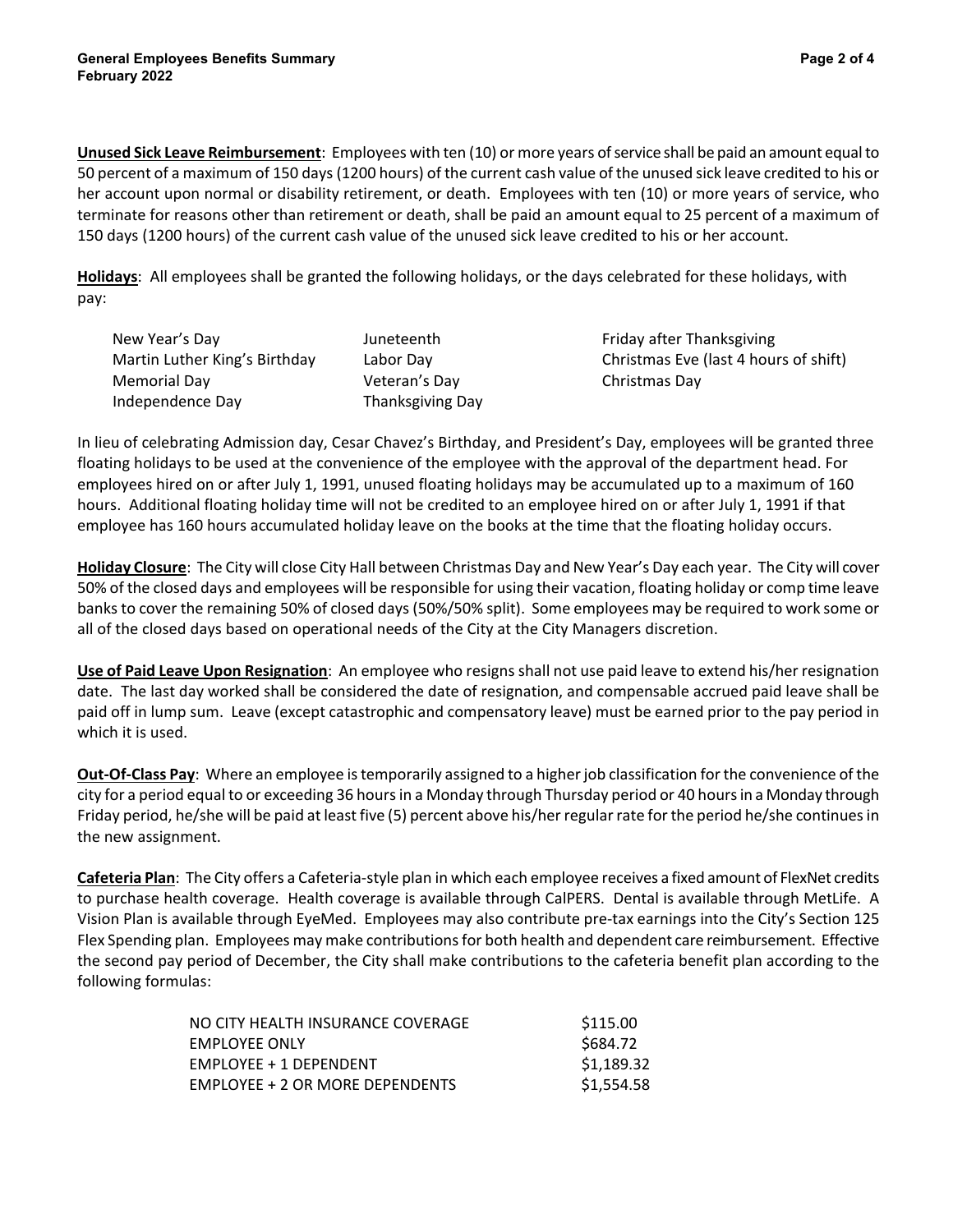**Life Insurance**: The City pays for the cost of life insurance in an amount equal to the employee's annual compensation. Employees may purchase voluntary life insurance up to 5x annual compensation (maximum of \$500,000) at a monthly cost of \$0.95 cents per \$10,000 of coverage. The City also purchases \$5,000 in life insurance for a Spouse and \$2,500 for each eligible Dependent Child. Spouse voluntary life insurance may be purchased in units of \$5,000 but cannot exceed 50% of the employee benefit. Child life insurance may be purchased in units of \$2,000 up to \$10,000.

**Accident Indemnity/Critical Illness**: The City provides voluntary benefits through The Standard. The personal Accident plan features benefits for emergency treatment, follow-up treatment, initial hospitalization, hospital confinement, physical therapy, accidental death, and other wellness benefits. The Critical Illness plan features benefits for heart attack, stroke, invasive cancer, major organ failure, and health maintenance screening wellness benefits.

**Employee Assistance Program (EAP)**: Provides confidential professional assistance to employees and family members who are experiencing personal problems (six sessions per EAP issue). There is no cost for EAP counseling. If further treatment is recommended, there may be costs to the employee.

**Deferred Compensation**: City employees have the opportunity to build their retirement savings and reduce taxable income by participating in the City's Section 457 deferred compensation program, or the post-tax 457 Roth deferred compensation program. The City's plan is administered by Mission Square Retirement Corporation (formerly ICMA-RC). Participation is handled through payroll deduction. The City does not make any contributions to this plan.

**Continuation Education Reimbursement**: \$2,000 in tuition reimbursement per fiscal year for pre-approved college courses, non-college courses, certificates or tests related to employee's job responsibilities.

**Social Security and Medicare**: Employees are required to pay into Social Security and Medicare.

**Bilingual Pay**: Employees who are regularly required to use their bilingual or sign language skills in the performance of their duties may receive an additional \$50 per month.

**Uniform Reimbursement/Boot Allowance/Tool Allowance**: The City will provide employees in certain classifications an annual uniform allowance as listed below, payable the first pay period in October of each year, for the purchase and maintenance of uniforms in accordance with departmental uniform policies. The uniform allowance for new employees hired after October 1 shall be prorated for the period from date of hire to September 30, and shall be paid to the employee as soon as possible and practical after date of hire.

| Downtown Operations Assistant: | \$650 |
|--------------------------------|-------|
| Fire Inspector I/II:           | \$650 |

Public Works and selected positions listed in the General MOU are provided an annual boot allowance of \$250 per year. These are payable the first pay period in October.

Selected positions in the Public Works Fleet Department, as listed in the General MOU, are provided a tool allowance of \$600 per year. Payments are made per pay period.

**Safety Glasses Reimbursement**: Employees who are required to wear prescription safety glasses to perform their duties may be reimbursed up to \$100 for out-of-pocket costs per pair. The employee should attempt to utilize the City's insurance coverage to the extent possible. Reimbursement for new glasses will be limited to instances where the employee's glasses are damaged on-duty or when his/her prescription has been changed. In order to be eligible for reimbursement, the safety-glasses must meet CalOSHA standards.